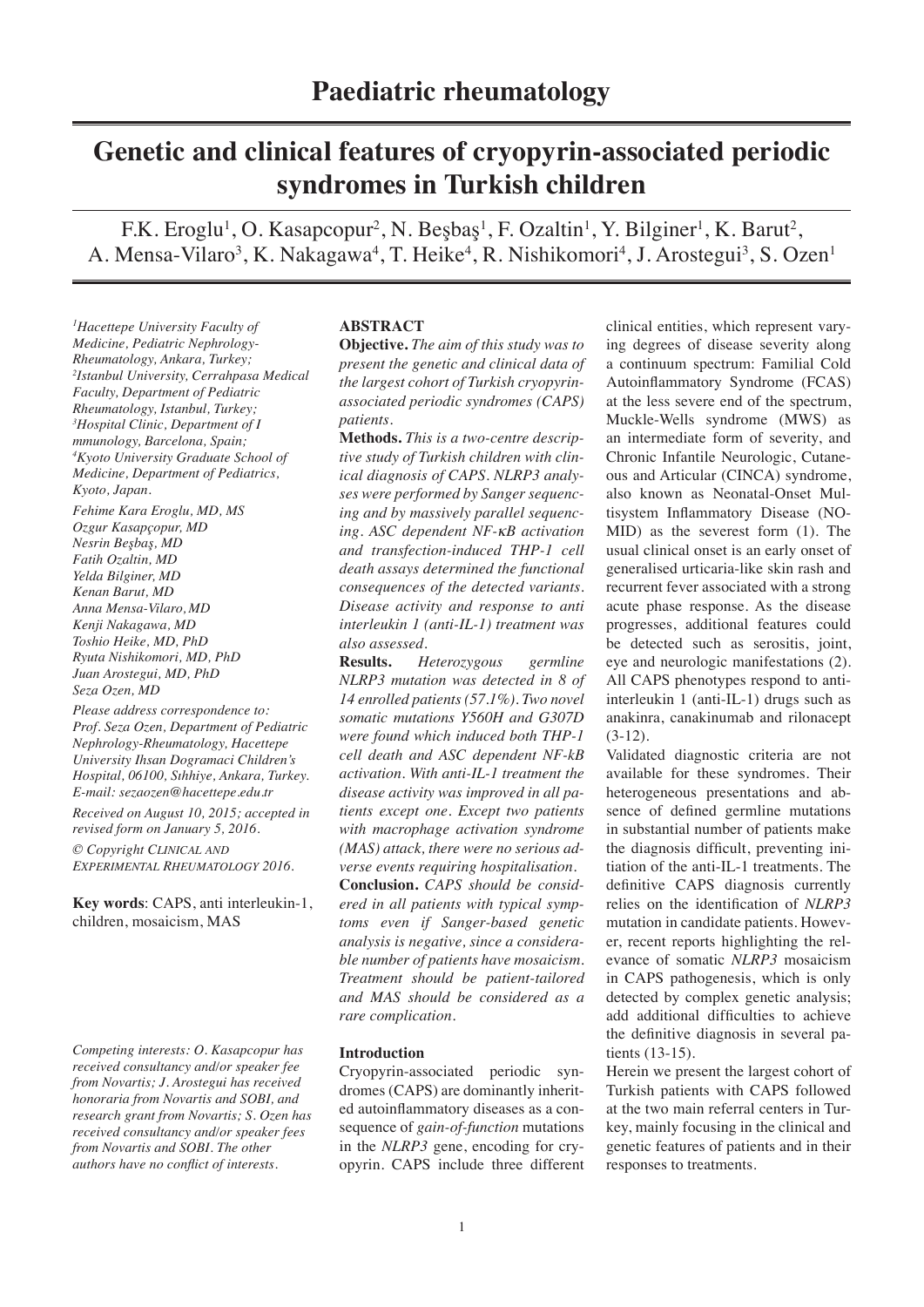#### **Patients and methods**

#### *Patients*

This is a descriptive study recruiting all Turkish children with clinical diagnosis of CAPS followed in Paediatric Rheumatology departments of Hacettepe University Faculty of Medicine and Istanbul University Cerrahpasa Faculty of Medicine, between May 2006 and August 2014. These two centers are referral centers of Paediatric Rheumatology following patients from all over Turkey. The Ethics Committees of these institutions approved this study, which was conducted in accordance with the Declaration of Helsinki. The diagnosis of CAPS was suspected on the basis of early-onset, recurrent episodes of fever and urticaria-like skin rash associated with increased acute phase reactants (APRs) and at least one of the next signs: Presence of sensorineural hearing loss, presence of neurological symptoms (headache, cognitive dysfunction or ventricular dilatation), presence of bone and joint features (bone overgrowth, frontal bossing or arthralgia/arthritis) and presence of eye findings (papilledema, optic atrophy, recurrent conjunctivitis or recurrent scleritis). Patients with any central nervous system (CNS) features (papilledema, optic atrophy, hydrocephalus, seizures or cognitive dysfunction), patellar overgrowth or joint deformities were defined to have severe CAPS.

# *Clinical characteristics and response to treatment*

Initial findings, diagnoses and response to treatments were noted from case notes. Disease activity was assessed with the Autoinflammatory Diseases Activity Index (AIDAI) (16) after May 2011 and with patients/parents' global assessment of disease severity (10 cm visual activity score [VAS]) and physicians' global assessment of disease severity (10 cm VAS). AIDAI score sheet was filled by parents in those patients below 12-year-old and by the patient if older than 12-year-old. This index includes fever (0-1), eye manifestations (0-3), headache (0-3), limb pain (0-3) and skin rash (0-3) and also notes need of pain relief medication. Score be-

low 9 was accepted as inactive disease (17). APRs included complete blood cell count, erythrocyte sedimentation rate (ESR) and serum level of C-reactive protein (CRP). After diagnosis of CAPS, patients were treated with anti interleukin 1 (anti-IL-1) treatments. Initial dose of canakinumab was 2 mg/ kg q8w for patients below 40 kg and 150 mg q8w for patients above 40 kg. Anakinra was used at dose of 2 mg/kg/ day. Pure tone audiometry, ophthalmological and neurological assessments were performed prior to initiation of anti-IL-1 treatments and on follow-up every 6 months. Side effects were also noted. Hearing loss was graded according to World Health Organization Criteria (18) and 20dB improvement in one or 10 or greater improvement in 2 adjacent frequencies was defined as 'improvement' (10).

### *Genetic analysis*

Mutation analysis of the *NLRP3* gene was done in all enrolled patients, using genomic DNA extracted from peripheral blood by phenol-chloroform extraction method (19). The *NLRP3* gene was first evaluated to identify germline variants by means of PCR amplification and Sanger sequencing. The PCR and sequencing conditions have been previously reported (20). Somatic *NLRP3* mosaicism was assessed in those patients whom Sanger sequencing did not detect a germline *NLRP3* mutation. For this task, 14 different amplicons were designed to perform targeted deep sequencing of the exons 3, 4 and 6 of the *NLRP3* gene. Library preparation, control quality and quantification were performed according to manufacturer's instructions. Emulsion PCR was performed on a One Touch2 platform, sequencing was performed on a PGM Sequencer using the Ion Torrent PGM 400bp Sequencing kit, and the obtained sequences were analyzed using the Torrent Server and the Ion Reporter softwares (Thermo Fisher Scientific Inc, Waltham, MA, USA).

#### *Functional analysis*

To determine whether the identified *NLRP3* mutants were disease-causing, two experiments for assessing patho-

logic functions were performed as previously described (14). Briefly, ASCdependent NF-kB activation was evaluated using a dual-luciferase reporter assay in HEK293FT cells transfected with *NLRP3* mutants. Transfectioninduced cell death in the human monocytic cell line THP-1 was performed by transfecting Green fluorescent protein (GFP)-tagged mutant *NLRP3* into THP-1 cells and then measuring the dead cells with 7-aminoactinomycin D.

# **Results**

A total of 14 unrelated patients (8 male, 6 female) with clinical diagnosis of CAPS were enrolled in this study. Their mean age was 8.29 years (range 3-15 years). Median age at disease onset was 6 months (range 1-84 months) and median age at diagnosis was 3.75 years (range 0.7-9.7 years). All patients were followed by the same medical centers since diagnosis, with a mean of followup of 41.5 months (range 9-84 months). All patients had recurrent episodes of fever and urticaria-like skin rash, with five patients suffering from severe CAPS as previously defined (See Table I for a complete summary of the patients' clinical features). None of the patients have cold-induced attacks or FCAS.

Mean delay of diagnosis was 1.9 years (range 0.25-7 years), with systemiconset juvenile idiopathic arthritis (So-JIA) as the most common initial diagnosis. Initially, before the diagnosis of CAPS was established, twelve patients were treated with prednisolone with or without methotrexate. Once the diagnosis of CAPS was achieved, all patients were treated with anti-IL-1 drugs, with seven patients initially treated with anakinra and the remaining with canakinumab. Anakinra was started at 2 mg/kg/day and had to be increased to 3 mg/kg/day in three patients during the follow-up. Three patients initially treated with anakinra switched to canakinumab because of local reaction at the site of injection (n: 2), and pain at site of injection and noncompliance (n: 1) (Table I). In the group of patients treated with canakinumab (n: 10), the initial dose was 2 mg/kg q8w in all patients. The dose schedule was modified during the follow-up in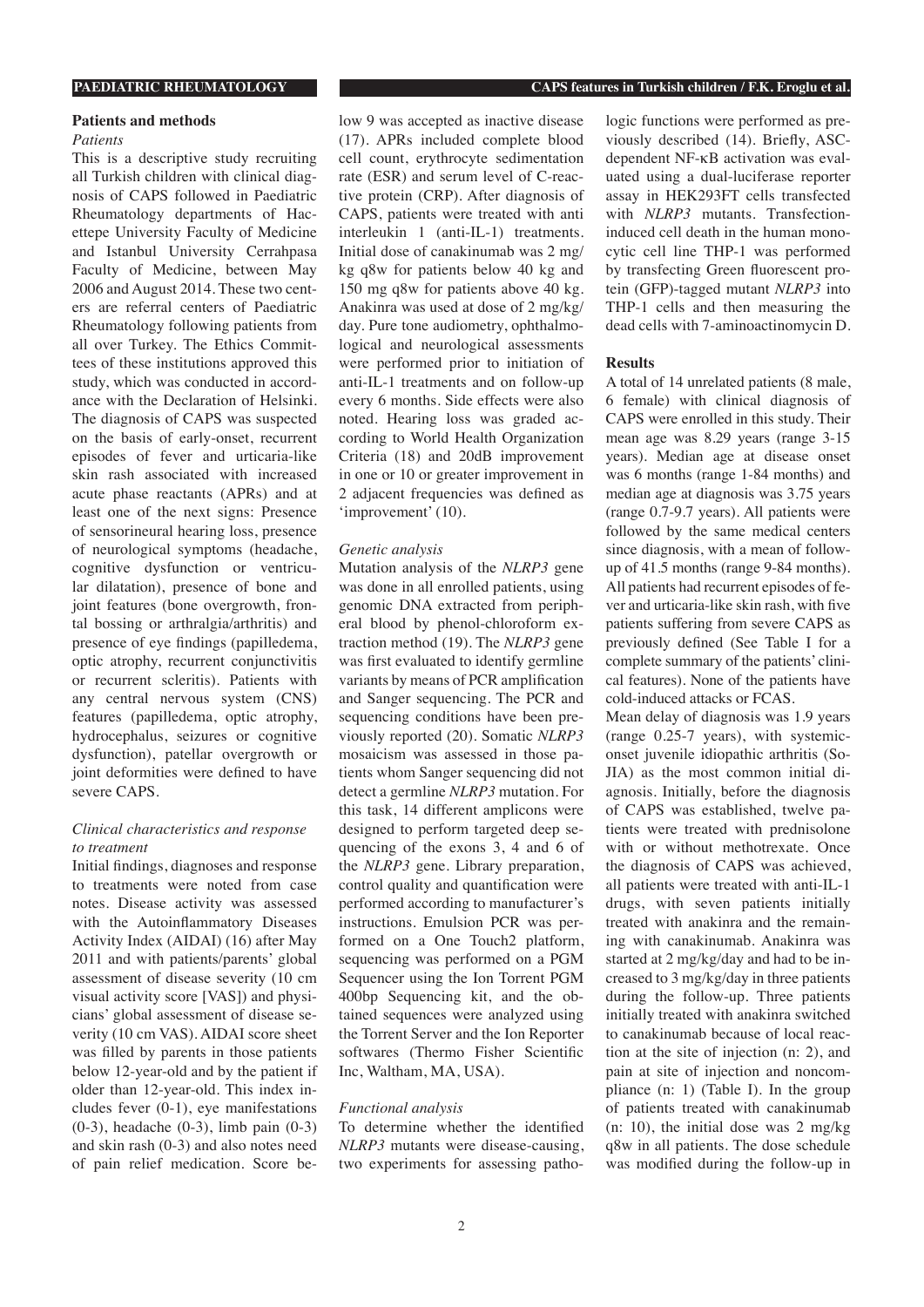#### **Table I.** Clinical features of CAPS patients.

| Patient        | Diagnosis      | NLRP3<br>Mutation       | Initial clinical findings <sup>+</sup>             |                                             |                                         |                        | Treatment  |               |                        | <b>Last Visit</b> |                |               |
|----------------|----------------|-------------------------|----------------------------------------------------|---------------------------------------------|-----------------------------------------|------------------------|------------|---------------|------------------------|-------------------|----------------|---------------|
|                |                |                         | <b>CNS</b>                                         | Eye                                         | Bone                                    | Hearing                | Initial    | Last<br>Visit | Dose                   | <b>CRP</b>        | <b>AIDAI</b>   | PtGA/<br>PhGA |
| $1***$         | Severe<br>CAPS | ä,                      | Cognitive delay                                    | ÷,                                          | Arthralgia                              | Normal                 | <b>ANA</b> | <b>ANA</b>    | $2$ mg/kg/d            | 0.6               | 5              | 2/2           |
| $\overline{c}$ | Severe<br>CAPS | <b>I572F</b>            | Hydrocephalus+<br>$V/P$ shunt+<br>seizure          | Papilledema+<br>Optic atrophy+<br>scleritis | Frontal bossing+<br>Patellar overgrowth | Severe hearing<br>loss | CAN        | CAN           | 4 mg/kg/4 wk           | 15                | 16             | 6/7           |
| 3              | CAPS           | Q703K                   |                                                    |                                             |                                         | Normal                 | CAN        | CAN           | $2$ mg/kg/16 wk        | 0.8               | 2              | 2/0           |
| $4^{**}$       | CAPS           |                         |                                                    |                                             | Frontal bossing                         | Normal                 | <b>ANA</b> | CAN           | $2$ mg/kg/8 wk         | 0.4               | 1              | 2/3           |
| 5              | Severe<br>CAPS | D303N                   | Seizure+<br>Headache                               |                                             | Frontal bossing                         | Normal                 | CAN        | CAN           | $3$ mg/kg/4 wk         | 0.5               | $\overline{4}$ | 2/4           |
| $6*$           | Severe<br>CAPS | Somatic<br><b>Y570H</b> | Cognitive delay+<br>Cerebral atrophy<br>on MRI     | Papilledema+<br>Optic atrophy               | Frontal bossing+<br>arthritis           | Mild hearing<br>loss   | <b>ANA</b> | ANA           | $3$ mg/kg/d            | 0.9               | 3              | 4/4           |
| $\tau$         | CAPS           | Somatic<br>G307D        | i.                                                 |                                             | Frontal bossing+<br>arthritis           | Normal                 | <b>ANA</b> | ANA           | $3$ mg/kg/d            | 0.7               | $\overline{7}$ | 3/4           |
| 8              | CAPS           | E311K                   | J.                                                 |                                             |                                         | Normal                 | <b>ANA</b> | ANA           | $3$ mg/kg/d            | 0.4               | $\mathbf{1}$   | 4/3           |
| 9              | CAPS           | T436A                   |                                                    | Severe<br>iridoscleritis                    | Arthralgia                              | Mild hearing<br>loss   | CAN        | CAN           | $4$ mg/kg/8 wk         | 0.14              | $\mathbf{1}$   | 2/2           |
| 10             | CAPS           | A439V                   |                                                    |                                             |                                         | Mild hearing<br>loss   | <b>ANA</b> | CAN           | $3$ mg/kg/4 wk         | 0.4               | $\mathbf{1}$   | 3/3           |
| 11             | CAPS           | <b>I313V</b>            |                                                    |                                             |                                         | Normal                 | CAN        | CAN           | $150 \text{ mg}$ /8 wk | 0.1               | $\mathbf{0}$   | 3/2           |
| $12***$        | CAPS           |                         |                                                    | Uveitis                                     |                                         | Mild hearing<br>loss   | CAN        | CAN           | $150$ mg/8 wk          | 0.4               | $\overline{0}$ | 3/3           |
| 13             | Severe<br>CAPS | G569R                   | Hydrocephalus+<br>$V/A$ shunt+<br>cerebral atrophy | Papilledema+<br>Optic atrophy               | Frontal bossing+<br>patellar overgrowth | Mild hearing<br>loss   | <b>ANA</b> | CAN           | $4$ mg/kg/8 wk         | 0.4               | $\overline{c}$ | 7/8           |
| 14             | CAPS           | T436A                   | $\sim$                                             | Uveitis                                     |                                         | Normal                 | CAN        | CAN           | $4$ mg/kg/8 wk         | 0.4               | $\overline{0}$ | 5/4           |

CAPS: Criyopyrin associated periodic syndrome; ANA: Anakinra; CAN: Canakinumab; CRP: C reactive protein; AIDAI: Autoinflammatory Diseases Activity Index; PtGA: Patient/Parents' assessment of disease severity; PhGA: Physicians'global assessment of disease severity; SN: Sensorineural; V/P: ventriculoperitoneal; V/A: ventriculoatrial; Upper. limit of normal CRP is 0,8 mg/dl; PtVAS(0-10 ) and PhVAS(0-10) higher scores represent more severe disease activity,

<sup>+</sup>All patients have recurrent fever and urticarial rash. This table demonstrates additional clinical manifestations.

\*This patient has also genetically confirmed Duchenne Muscular Dystrophy (DMD). \*\*Patients with neither germline nor somatic NLRP3 mutations.

seven patients according to the AIDAI scores and CRP levels. The dose was increased in three patients (pt 9, 13 and 14), dose increment along with interval decrement was needed in three patients (pt 2, 5 and 10) and the dose interval was increased to 16 weeks in one patient (pt 3). Presently ten patients are treated with canakinumab, with a mean duration of 23.5 months (range 12-39 months) and four patients are on anakinra treatment, with a mean duration of 29.75 months (range 6-57 months).

Growth retardation  $(*3*<sup>rd</sup> percentile)$ was observed in eight patients before anti-IL-1 treatment was started. During this treatment, four of these patients had significant percentile increments and catch-up growth, with only three patients being below the 3rd percentile at the last visit (patients 2, 6, 7). On follow up, AIDAI scores decreased below 9 with anti-IL-1 treatment in all patients except patient 2 (AIDAI score: 16). This patient had a severe phenotype, with severe mental retardation and hearing impairment. Despite the high dose of canakinumab (4 mg/kg q4w) administered, he still has high levels of acute phase reactants. Patient and physician's VAS score was also improved in all patients except patient 2 with the anti-IL-1 treatment (Table I). Interestingly, hearing improved in four of seven patients (pt 9, 10, 12 and 13).

With regard to adverse events, two patients (5 and 10, one from each center) were diagnosed as macrophage activation syndrome (MAS) on the basis of persistent fever, hyperferritinemia (443 ng/ml, 3349 ng/ml), low platelet count  $(23000 \text{ and } 154000 / \text{mm}^3)$ , low fibrinogen levels (325 and 154 mg/dl) and hemophagocytosis in bone marrow while being treated with canakinumab and anakinra, respectively. Patient 5 was born from a first degree consanguineous couple but family history was unremarkable for familial hemophagocytic lymphohistiocytosis. Functional studies for NK cell and T cell degranulation as well as intracellular expression of perforin and other granule constituents in the NK cells were fully normal. After MAS was subsided, canakinumab and anakinra were re-started with no additional side effects. In the remaining patients, during anti-IL-1 treatment no serious adverse events or severe infections requiring hospitalization were detected. Heterozygous germline *NLRP3* mutation was detected in 8 of enrolled patients (57.1%) (See Table II for a de-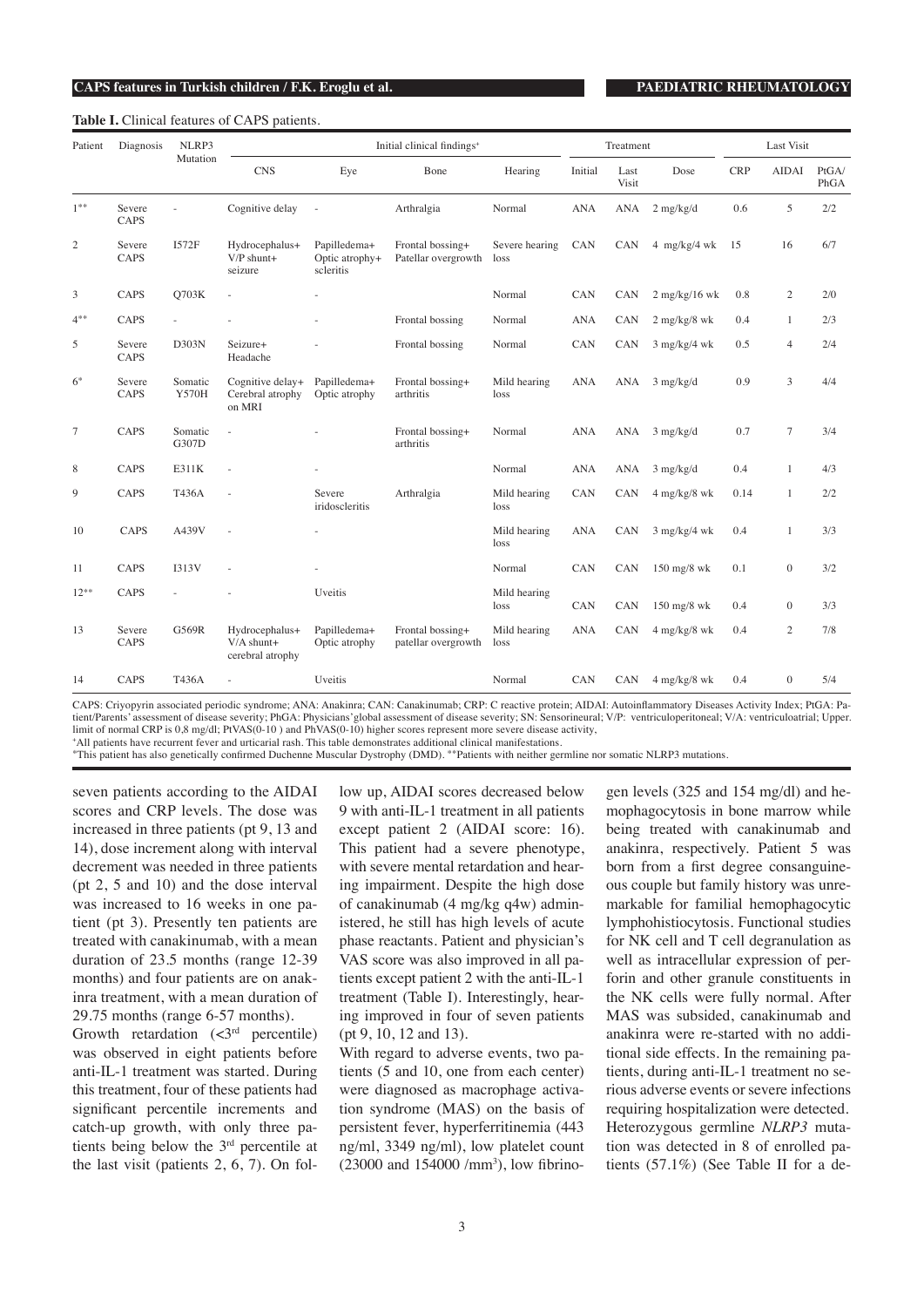**Table II.** Summary of genetic data of enrolled patients.

| Patient        | Nucleotide            | Protein  | Type of mutation<br>(% mutated allele)                                                                                                 | <b>Population Genetics</b><br>1000 Genome NHLBI ESP<br>Project |        |             | Bioinformatics analyses | Reference                |  |
|----------------|-----------------------|----------|----------------------------------------------------------------------------------------------------------------------------------------|----------------------------------------------------------------|--------|-------------|-------------------------|--------------------------|--|
|                | Exchange <sup>1</sup> | Exchange |                                                                                                                                        |                                                                |        | <b>SIFT</b> | Polyphen-2              |                          |  |
|                |                       |          |                                                                                                                                        |                                                                |        |             |                         |                          |  |
| $\overline{c}$ | c.1714A > T           | p.I572F  | Germline                                                                                                                               | Absent                                                         | Absent | Tolerated   | Possibly damaging       | <b>INFEVERS</b> database |  |
| 3              | c.2107C>A             | p.Q703K  | Polymorphism                                                                                                                           | $3 - 7\%$                                                      | 3.5%   | Tolerated   | Uncertain significance  | 32                       |  |
| 4              |                       |          |                                                                                                                                        |                                                                |        |             |                         |                          |  |
| 5              | c.907G>A              | p.D303N  | Germline                                                                                                                               | Absent                                                         | Absent | Damaging    | Probably damaging       | 33                       |  |
| 6              | c.1708T>C             | p.Y570H  | Somatic $(11.9\%)^2$                                                                                                                   | Absent                                                         | Absent | Tolerated   | Benign                  | Present study            |  |
| 7              | c.920G>A              | p.G307D  | Somatic $(4.5\%)^2$                                                                                                                    | Absent                                                         | Absent | Tolerated   | Possibly damaging       | Present study            |  |
| 8              | c.931G>A              | p.E311K  | Germline                                                                                                                               | Absent                                                         | Absent | Tolerated   | Possibly damaging       | 34                       |  |
| 9              | c.1306A $\gt$ G       | p.T436A  | Germline                                                                                                                               | Absent                                                         | Absent | Damaging    | Probably damaging       | 35                       |  |
| 10             | c.1316C > T           | p.A439V  | Germline                                                                                                                               | Absent                                                         | Absent | Damaging    | Possibly damaging       | 20                       |  |
| 11             | c.937A > G            | p.I313V  | Germline                                                                                                                               | 0.03%                                                          | 0.02%  | Tolerated   | Benign                  | <b>INFEVERS</b> database |  |
| 12             |                       |          |                                                                                                                                        |                                                                | $\sim$ |             |                         |                          |  |
| 13             | c.1705G $\gtrsim$ C   | p.G569R  | Germline                                                                                                                               | Absent                                                         | Absent | Tolerated   | Possibly damaging       | 33                       |  |
| 14             | c.1306A $\gt$ G       | p.T436A  | Germline                                                                                                                               | Absent                                                         | Absent | Damaging    | Probably damaging       | 35                       |  |
|                |                       |          | <sup>1</sup> Reference Sequence NM_001243133.1. <sup>2</sup> Frequency of mutated NLRP3 allele in DNA extracted from peripheral blood. |                                                                |        |             |                         |                          |  |







**Fig. 1.** *In vitro* functional analysis of the novel detected NLRP3 mutations. (A) ASC-dependent NF-kB activation induced by the NLRP3 mutations. HEK293FT cells were co-transfected with WT or mutant NLRP3 in the presence or absence of ASC. The induction of NF-kB is shown as the fold change compared with cells that were transfected with a control vector without ASC. (B) THP-1 cell death induced by the NLRP3 mutations. Green fluorescent protein (GFP)–tagged mutant NLRP3 was transfected into THP-1 cells, and the percentage of dead cells (7-aminoactinomycin D positive) among GFPpositive cells is shown. Values are the mean ± SD of triplicate experiments, and data are representative of two independent experiments. None: nothing transfected; Mock: vector without NLRP3; WT: wild type NLRP3.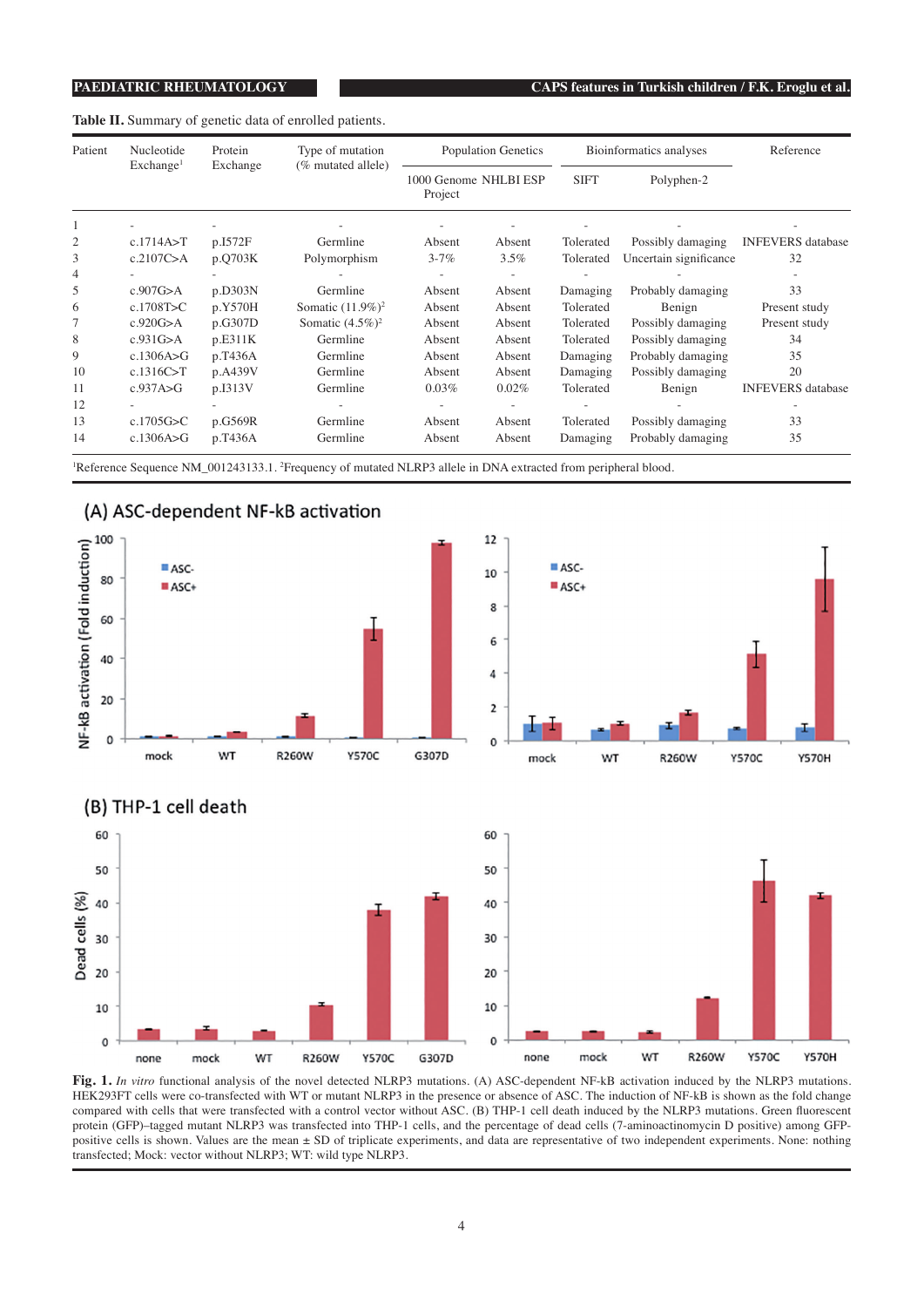### **CAPS features in Turkish children / F.K. Eroglu et al. PAEDIATRIC RHEUMATOLOGY**

tailed summary of genetic data). Those patients who were negative for germline *NLRP3* mutation (patient 1, 4, 6, 7, and 12) or with variant of uncertain significance p.Q703K (patient 3) were assessed for somatic *NLRP3* mosaicism. These analyses identified two patients (patient 6 and 7) carrying two novel mutations (p.G307D and p.Y570H) with variable degree of somatic mosaicism (4.5 and 11.9%, respectively) (See Table II). These new variants have not been previously registered in different genomic databases, suggesting a potential pathogenic behavior.

These new mutations induced both THP-1 cell death and ASC dependent NF-κB activation as compared with previously reported *NLRP3* mutations and had shown to have pathogenic effects (See Fig. 1). A blood sample taken in 2010 from patient 6 was also studied and no significant difference in mutation frequency (11.5%) was observed. Neither germline nor somatic *NLRP3* mutations were detected in four patients (pt 1, 3, 4 and 12) and patients 1, 4 and 12 were diagnosed as mutation-negative CAPS according to their clinical and genetic findings.

### **Discussion**

The present study describes the largest Turkish cohort of patients with CAPS, representing also the largest one from the Eastern Mediterranean. Fourteen unrelated patients were enrolled, and the definitive diagnosis could be confirmed in ten patients by means of the detection of pathogenic germline or somatic *NLRP3* mutations. Recently a classificatşon criteria was published by Federici *et al*., and according to these criteria, all of our patients including mutation negative patients fulfill diagnosis of CAPS (21). Since the same *NLRP3* mutation may result in different phenotypes, we have used the general terminology "CAPS" for all enrolled patients and refrained the use of the subgroups of FCAS, MWS and CINCA-NOMID. In turn, we have labeled the patients with severe manifestations such as CNS features or patellar overgrowth or joint deformities as "severe CAPS" with the aim of clearly distinguish them from other less severe patients.

CAPS syndromes are caused by monoallelic, *gain-of-function NLRP3* mutations, which could be dominantly inherited from one progenitor or could appear in the patient as a *de novo* mutation. Up to date 176 disease causing mutations have been registered into the IN-FEVERS database (22), being most of them found in the exon 3 of the gene. In the present study, ten different missense *gain-of-function NLRP3* mutations located in exon 3 were detected among the Turkish patients. Eight of them were previously reported as true disease-causing mutations in patients with different phenotypes of CAPS, and the remaining two were novel (p.G307D and p.Y570H). Interestingly, these novel mutations were located on amino acid residues where recurrent *NLRP3* mutations have already been described (p.G307V, p.Y570C), and in both cases the mutation was detected as a somatic mutation. In one patient (pt 3) the heterozygous, germline p.Q703K variant was detected. This gene variant has been identified in patients with mild phenotypes in the Eurofever database (23). However, this variant is currently considered as a variant of uncertain clinical significance of the *NLRP3* gene (24).

The rare phenomenon of low-level somatic *NLRP3* mosaicism was described in nearly 35% of patients with CINCA-NOMID patients who were considered as mutation-negative in conventional screening and has been also recently described in patients with MWS (13, 15). Our data confirms previous data regarding the relevant role of somatic *NLRP3* mosaicism in CAPS and highlight the importance of clinical judgment and also the need to search for somatic mutations in those patients in whom conventional studies gave negative results. Initially a substantial proportion of CAPS patients were diagnosed and treated as SoJIA (25). This was also the case in some of our patients where the partial clinical benefit associated with the improvement of laboratory markers with steroids and other immunosuppressive drugs complicated the differential diagnosis. Pediatricians must consider the monogenic autoinflammatory syndromes, and specially CAPS syndromes, in the differential diagnosis

of young patients with fever and high acute phase reactants. In CAPS the urticaria-like skin rash is typical at the disease onset and very helpful to distinguish this illness from other hereditary periodic fever syndromes. Additional features to include in differential diagnosis are the presence of familial history of the disease, hearing impairment, headache, papilledema, frontal bossing, clubbing and joint findings. CAPS and SoJIA share some inflammatory markers such as increased serum levels of IL-6 and S100 proteins (26). Consequently, further research is needed to identify specific biomarkers or certain functional analysis that may help the differential diagnostic process.

The retrospective data collected in our study confirms the long-term efficacy and safety of different anti-IL-1 drugs in patients with CAPS. Initially we used the currently licensed dose (2 mg/kg/day for anakinra and 2 mg/ kg q8w for canakinumab). During the follow-up, the dose and the frequency of drug administration needed to be arranged according to the patient's symptoms and laboratory parameters. Patients with severe CAPS needed higher doses of anti-IL-1 drugs than those with non-severe phenotypes, thus confirming previous published data (8, 10, 27). Our data supports the data of the Eurofever registry regarding those patients who have disease onset after 3 years of age, which have milder course of disease with fever, urticaria and mild articular involvement as main features (23). We have also observed that those patients with somatic mutation also had a milder course and needed less dose of anti IL1 treatment. However, the upper dose limit of both anti-IL-1 drugs is currently unknown and government policies have restrictions on the use of anti IL1 therapies.

With regard to the safety, two patients developed MAS while receiving anti-IL-1 drugs. The MAS episodes were well controlled with conventional treatments and did not recur after re-introduction of anti-IL-1 drugs. MAS is a rare complication of the clinical course of inherited autoinflammatory diseases, with only three cases with CAPS were reported (10, 28, 29). Consequently,